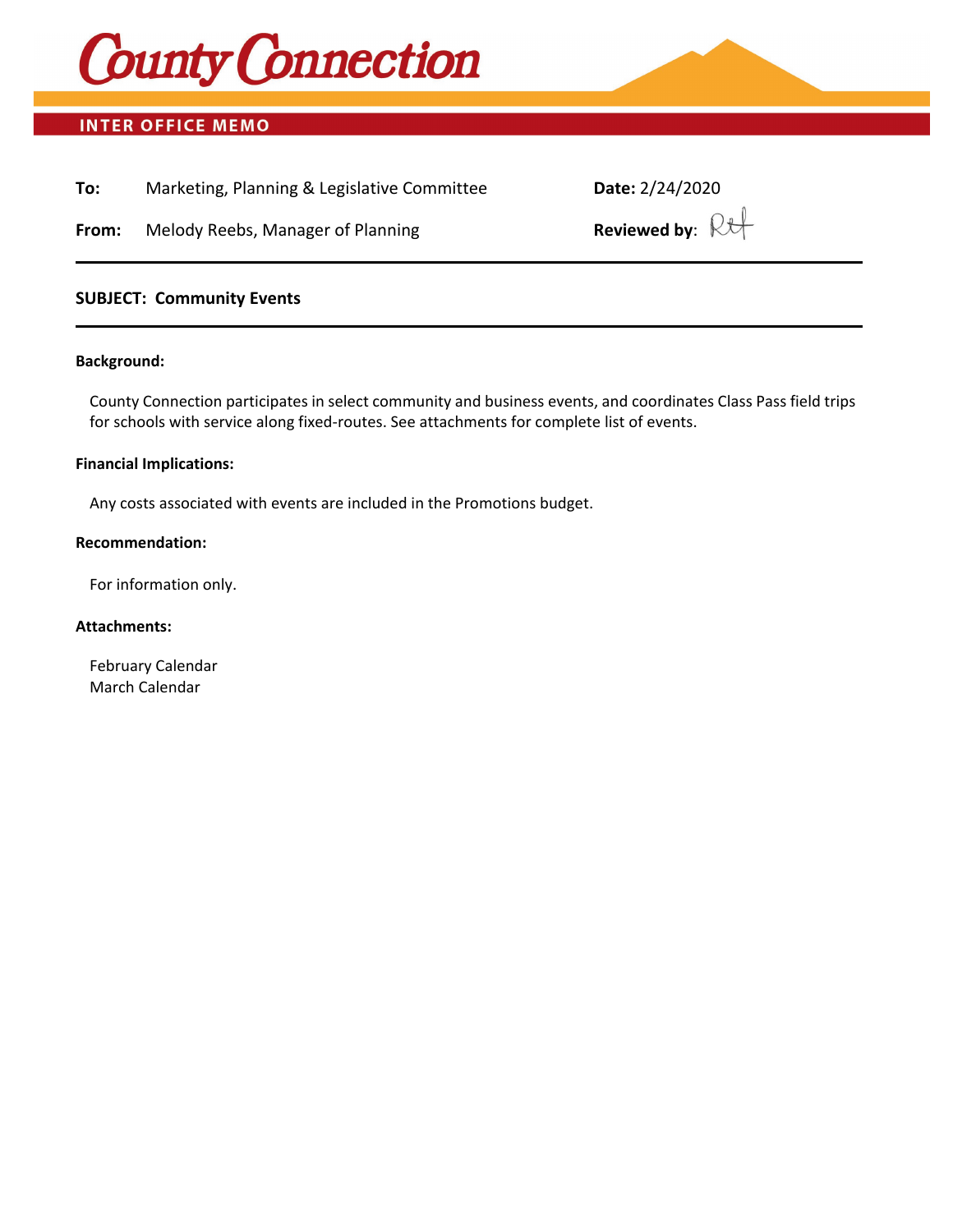| <b>February</b> |                        |                        |                                                |                                |                                           |     |  |  |  |
|-----------------|------------------------|------------------------|------------------------------------------------|--------------------------------|-------------------------------------------|-----|--|--|--|
| Sun             | Mon                    | <b>Tues</b>            | <b>Wed</b>                                     | <b>Thurs</b>                   | Fri                                       | Sat |  |  |  |
|                 |                        |                        |                                                |                                |                                           |     |  |  |  |
| $\overline{2}$  |                        |                        | 5                                              | b                              |                                           | 8   |  |  |  |
|                 |                        |                        |                                                | Outreach<br>Pine Hollow Middle |                                           |     |  |  |  |
| 9               | 10                     | 11                     | 12                                             | 13                             | 14                                        | 15  |  |  |  |
|                 | Outreach<br>St. Mary's |                        |                                                | Outreach<br>St. Mary's         | Outreach<br><b>Martinez Senior Center</b> |     |  |  |  |
| 16              | 17                     | 18                     | 19                                             | 20                             | 21                                        | 22  |  |  |  |
|                 |                        |                        | <b>Class Pass</b>                              |                                | Outreach                                  |     |  |  |  |
|                 |                        |                        | Eagle Peak Montessori<br>School - Walnut Creek |                                | St. Mary's                                |     |  |  |  |
| 23              | 24                     | 25                     | 26                                             | 27                             | 28                                        | 29  |  |  |  |
|                 |                        | <b>Class Pass</b>      |                                                |                                | Outreach                                  |     |  |  |  |
|                 |                        | Creative Play Center - |                                                |                                | Live Strong Health Expo,                  |     |  |  |  |
|                 |                        | Pleasant Hill          |                                                |                                | Concord Senior                            |     |  |  |  |